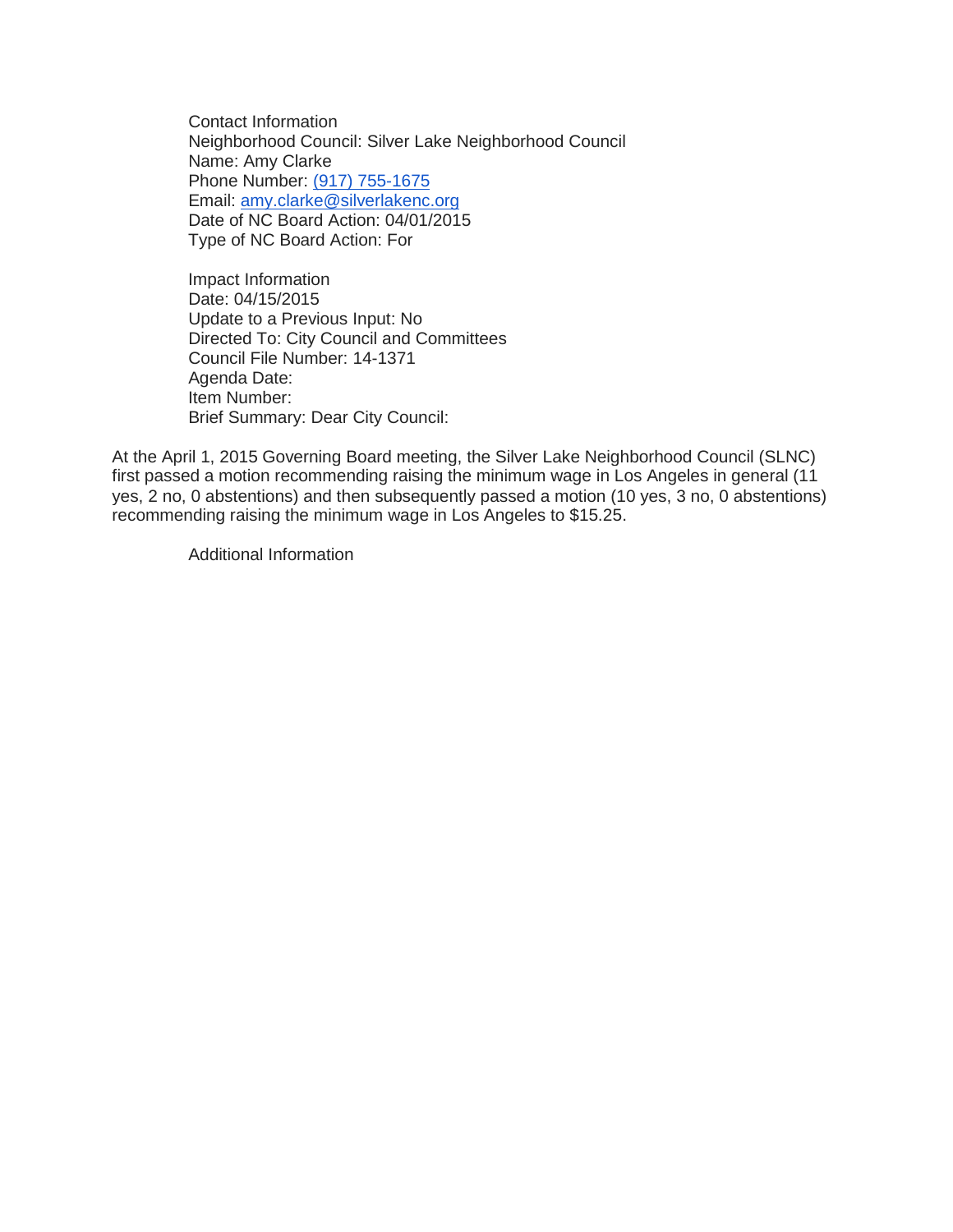#### **SLNC OFFICERS**

**CO-CHAIRS** Amy Clarke Charles Herman-Wurmfeld **VICE-CHAIR** Ted Adams **TREASURER** Georgene Smith Goodin **SECRETARY** Teresa Sitz

# **CITY OF LOS ANGELES CALIFORNIA**



# **SILVER LAKE NEIGHBORHOOD COUNCIL BOARD MEMBERS**

AT-LARGE REPS: Heather Carson / Amy Clarke / Charles Herman-Wurmfeld / Anne-Marie Johnson / David Modern / Kinoka Ogsbury / Teresa Sitz REGIONAL: (1) Helen De La Paz Dion & Joshua Gomez (2) Georgene Smith Goodin & Karen Speitel (3) Anthony Crump & Seamus Garrity (4) Ted Adams & James Bigelow (5) Jeff Wayne & Christine Kantner (6) Matthew Desario & Joe Ferrell (7) Hope Taylor-Arnold & John Wingler

April 15, 2015

Los Angeles City Council c/o Office of the City Clerk Los Angeles City Hall 200 North Spring Street, Room 395 Los Angeles, CA 90012 **RE: Council File** 14-1371

Dear City Council:

At the April 1, 2015 Governing Board meeting, the Silver Lake Neighborhood Council (SLNC) first passed a motion recommending raising the minimum wage in Los Angeles in general (11 yes, 2 no, 0 abstentions) and then subsequently passed a motion (10 yes, 3 no, 0 abstentions) recommending raising the minimum wage in Los Angeles to \$15.25.

Please take this into consideration as you consider proposals to raise the minimum wage in LA.

Sincerely yours,

y Clarke

Amy Clarke Co-chair, SLNC On behalf of the Silver Lake Neighborhood Council

CC: Los Angeles Mayor Eric Garcetti CD13 Councilman Mitch O'Farrell CD4 Councilman Tom LaBonge

Charles Herman-Wurmfeld Co-chair, SLNC On behalf of the Silver Lake Neighborhood Council

*I* certify that this statement represents the official position of the Silver Lake *Neighborhood Council.*

Teresa Sitz, Board Secretary On behalf of the Silver Lake Neighborhood Council

## **SILVER LAKE NEIGHBORHOOD COUNCIL**

Serving the Silver Lake Community Since 2003

**EMAIL:** board@silverlakenc.org **PHONE:** (323) 413-SLNC (7562) **MAIL: PO Box 26385, LA CA 90026 URL:** www.silverlakenc.org